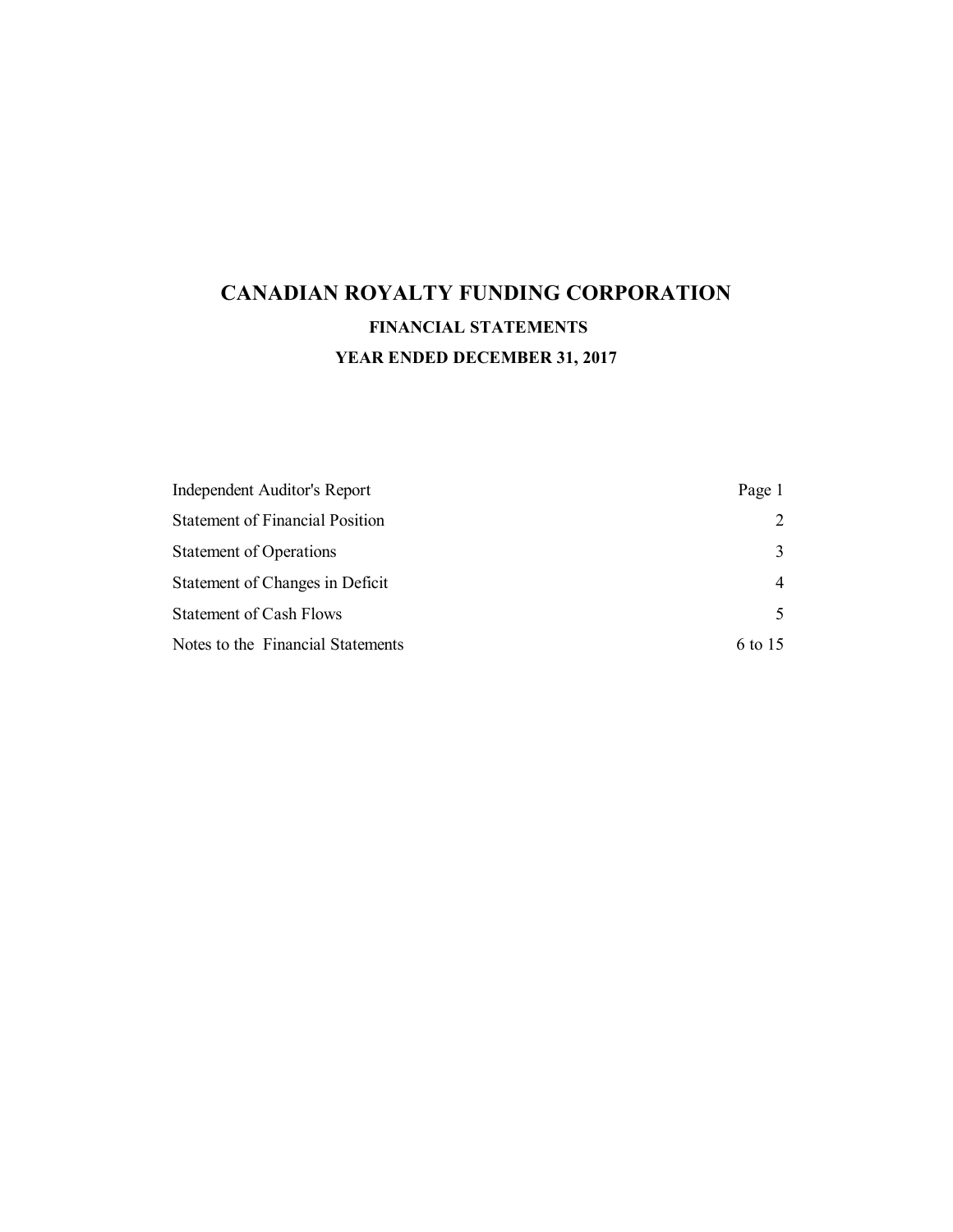# **HILBORNLIP**

#### **INDEPENDENT AUDITOR'S REPORT**

#### To the Shareholder of **Canadian Royalty Funding Corporation**

We have audited the accompanying financial statements of Canadian Royalty Funding Corporation, which comprise the statement of financial position as at December 31, 2017, and the statements of operations, changes in deficit and cash flows for the year then ended, and a summary of significant accounting policies and other explanatory information.

#### **Management's Responsibility for the Financial Statements**

Management is responsible for the preparation and fair presentation of these financial statements in accordance with International Financial Reporting Standards and for such internal control as management determines is necessary to enable the preparation of financial statements that are free from material misstatement, whether due to fraud or error.

#### **Auditor's Responsibility**

Our responsibility is to express an opinion on these financial statements based on our audit. We conducted our audit in accordance with Canadian generally accepted auditing standards. Those standards require that we comply with ethical requirements and plan and perform the audit to obtain reasonable assurance about whether the financial statements are free from material misstatement.

An audit involves performing procedures to obtain audit evidence about the amounts and disclosures in the financial statements. The procedures selected depend on the auditor's judgment, including the assessment of the risks of material misstatement of the financial statements, whether due to fraud or error. In making those risk assessments, the auditor considers internal control relevant to the entity's preparation of the financial statements in order to design audit procedures that are appropriate in the circumstances, but not for the purpose of expressing an opinion on the effectiveness of the entity's internal control. An audit also includes evaluating the appropriateness of accounting policies used and the reasonableness of accounting estimates made by management, as well as evaluating the overall presentation of the financial statements.

We believe that the audit evidence we have obtained is sufficient and appropriate to provide a basis for our audit opinion.

#### **Opinion**

In our opinion, the financial statements present fairly, in all material respects, the financial position of Canadian Royalty Funding Corporation as at December 31, 2017, and its financial performance and its cash flows for the year then ended, in accordance with International Financial Reporting Standards.

#### **Other Matter**

The statements of financial position as at December 31, 2016 and January 1, 2016 and the statements of operations, changes in deficit and cash flows for the year ended December 31, 2016 were audited by another firm of chartered professional accountants who issued an unqualified audit report dated May 24, 2017.

Hilborn LLP

Toronto, Ontario Chartered Professional Accountants May 16, 2018 **Licensed Public Accountants**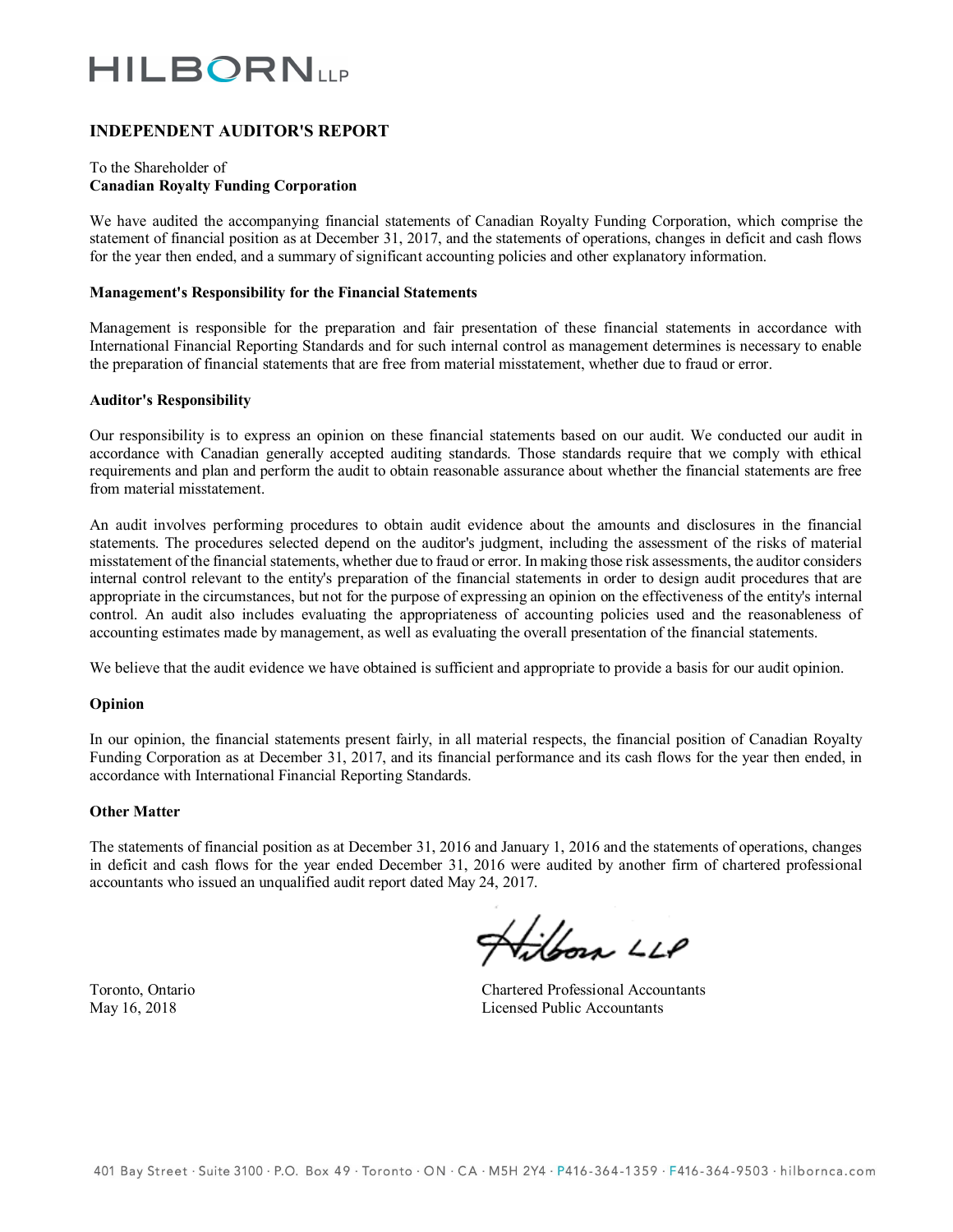# **STATEMENT OF FINANCIAL POSITION**

### **AS AT DECEMBER 31, 2017**

|                                                    | 2017            | 2016                     |
|----------------------------------------------------|-----------------|--------------------------|
|                                                    |                 |                          |
| <b>ASSETS</b>                                      |                 |                          |
| Cash and cash equivalents (note $6(c)$ )           | \$<br>43,092    | 398,573<br><sup>\$</sup> |
| Amounts receivable <i>(note <math>6(c)</math>)</i> | 112,909         | 73,487                   |
| Investments at fair value (notes 2 and $6(c)$ )    | 3,247,743       | 3,400,481                |
|                                                    | 3,403,744       | 3,872,541                |
| <b>LIABILITIES</b>                                 |                 |                          |
| Accounts payable and accrued liabilities           | 22,600          | 6,860                    |
| Debentures (notes 3, $6(b)$ and $6(c)$ )           | 3,847,581       | 4,281,001                |
|                                                    | 3,870,181       | 4,287,861                |
| <b>SHAREHOLDER'S EQUITY</b>                        |                 |                          |
| Share capital (note 5)                             | 100             | 100                      |
| Deficit                                            | (466, 537)      | (415, 420)               |
|                                                    | (466, 437)      | (415,320)                |
|                                                    | \$<br>3,403,744 | 3,872,541<br>\$          |

The accompanying notes are an integral part of these financial statements

Approved on behalf of the Board:

, Director , Director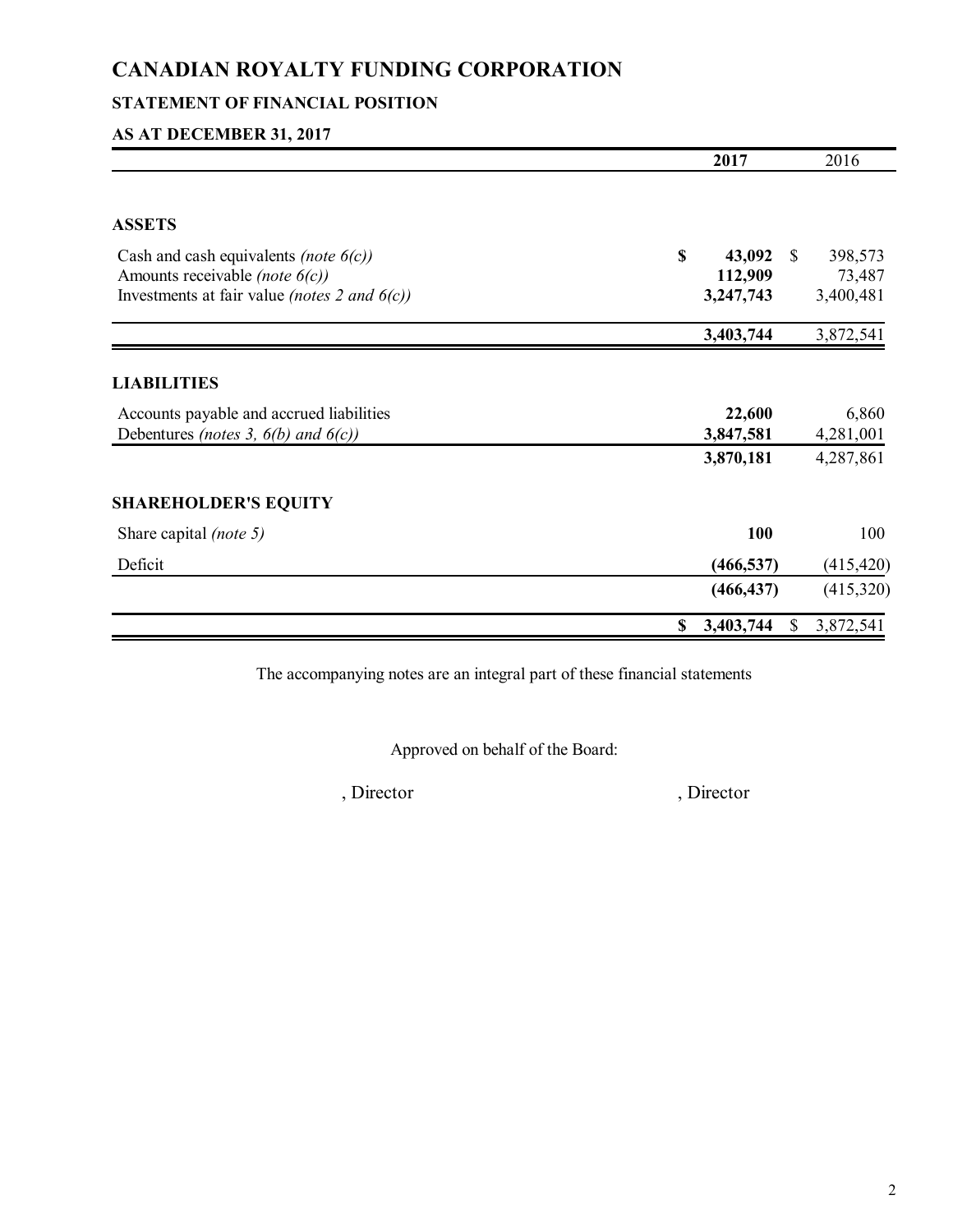### **STATEMENT OF OPERATIONS**

### **YEAR ENDED DECEMBER 31, 2017**

|                                                                    | 2017                             | 2016       |
|--------------------------------------------------------------------|----------------------------------|------------|
|                                                                    |                                  |            |
| Revenues                                                           |                                  |            |
| Distribution income (note $6(c)$ )                                 | \$<br>667,385<br><sup>S</sup>    | 595,587    |
| Redemption fees (note $6(c)$ )                                     |                                  | 132,836    |
| Interest revenue                                                   | 3,523                            | 1,015      |
| Dividends (note $6(c)$ )                                           | 25                               | 11,711     |
| Realized and unrealized gain from investments in equity securities | 49                               | 15,487     |
|                                                                    | 670,982                          | 756,636    |
| Expenses                                                           |                                  |            |
| Interest expenses <i>(notes 6(b)</i> and $6(c)$ )                  | 431,817                          | 502,887    |
| Accretion expenses                                                 | 54,580                           | 184,804    |
| Administration (note $6(c)$ )                                      | 53,228                           | 57,842     |
| Professional fees                                                  | 23,799                           | 79,774     |
| Transfer agent fees (note $6(c)$ )                                 | 6,937                            | 7,287      |
| Commissions (note $6(c)$ )                                         |                                  | 1,134      |
| Fair value adjustments to Funding Agreement (note $6(c)$ )         | 151,738                          | 180,393    |
|                                                                    | 722,099                          | 1,014,121  |
| Loss before income taxes                                           | (51, 117)                        | (257, 485) |
| Income tax expense (note 4)<br>- current                           |                                  |            |
| - deferred                                                         |                                  |            |
|                                                                    |                                  |            |
| Net loss and total comprehensive loss for the year                 | (51, 117)                        | (257, 485) |
| Deficit - at end of year                                           | \$<br>(466, 537)<br>$\mathbb{S}$ | (415, 420) |

The accompanying notes are an integral part of these financial statements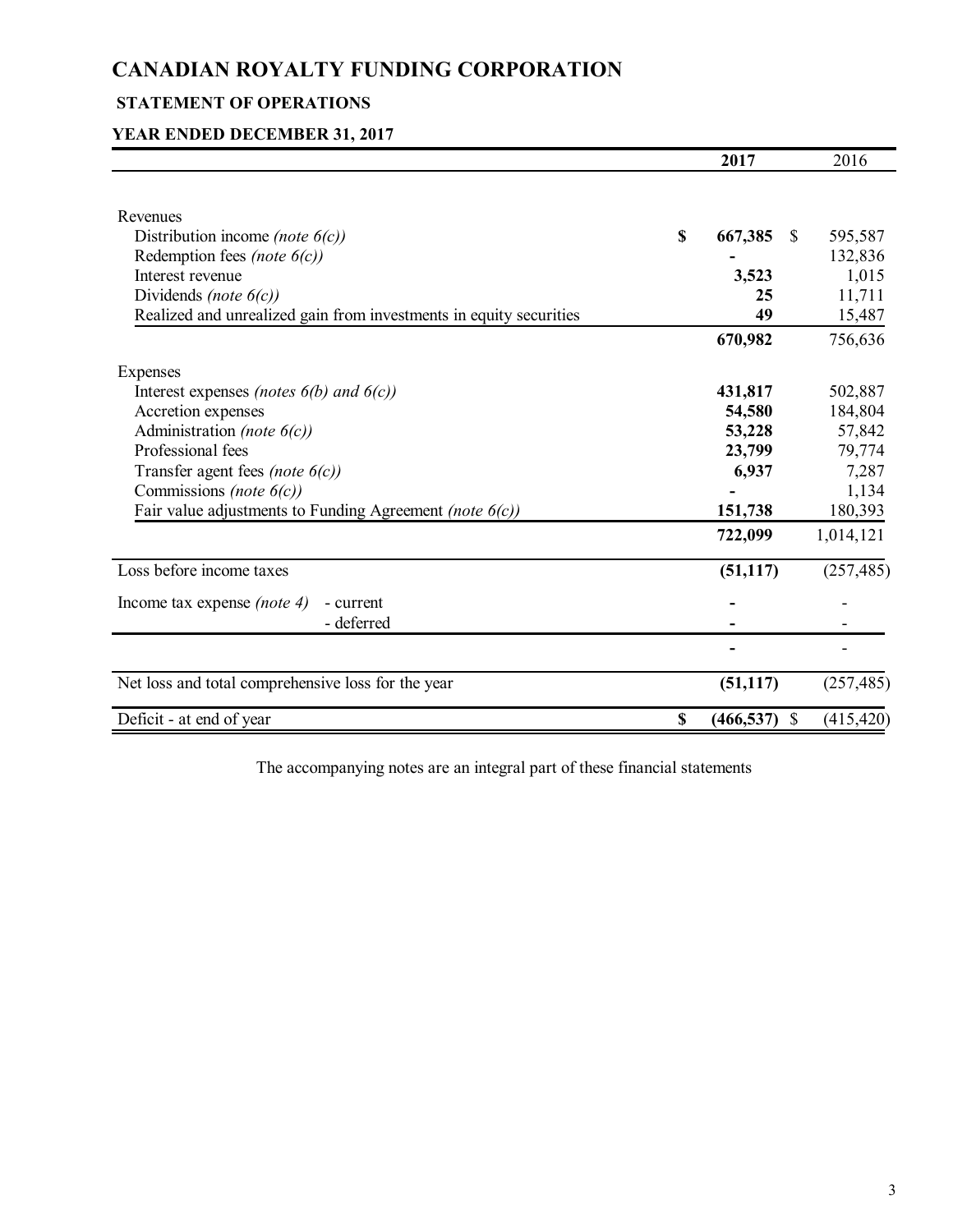# **STATEMENT OF CHANGES IN DEFICIT**

### **YEAR ENDED DECEMBER 31, 2017**

|                                                       | <b>Share Capital</b><br><b>Warrants</b> |     | <b>Deficit</b> |   | <b>Total</b> |                  |            |
|-------------------------------------------------------|-----------------------------------------|-----|----------------|---|--------------|------------------|------------|
|                                                       |                                         |     |                |   |              |                  |            |
| Balance at January 1, 2016                            | \$                                      | 100 | - S            | ٠ | \$           | $(157,935)$ \$   | (157, 835) |
| Net loss and total comprehensive loss<br>for the year |                                         |     |                |   |              | (257, 485)       | (257, 485) |
| Balance at December 31, 2016                          |                                         | 100 |                |   |              | (415, 420)       | (415,320)  |
| Share issuance                                        |                                         |     |                |   |              |                  |            |
| Net loss and total comprehensive loss<br>for the year |                                         |     |                |   |              | (51, 117)        | (51, 117)  |
| Balance at December 31, 2017                          | \$                                      | 100 | -8             |   | \$           | (466, 537)<br>-S | (466, 437) |

The accompanying notes are an integral part of these financial statements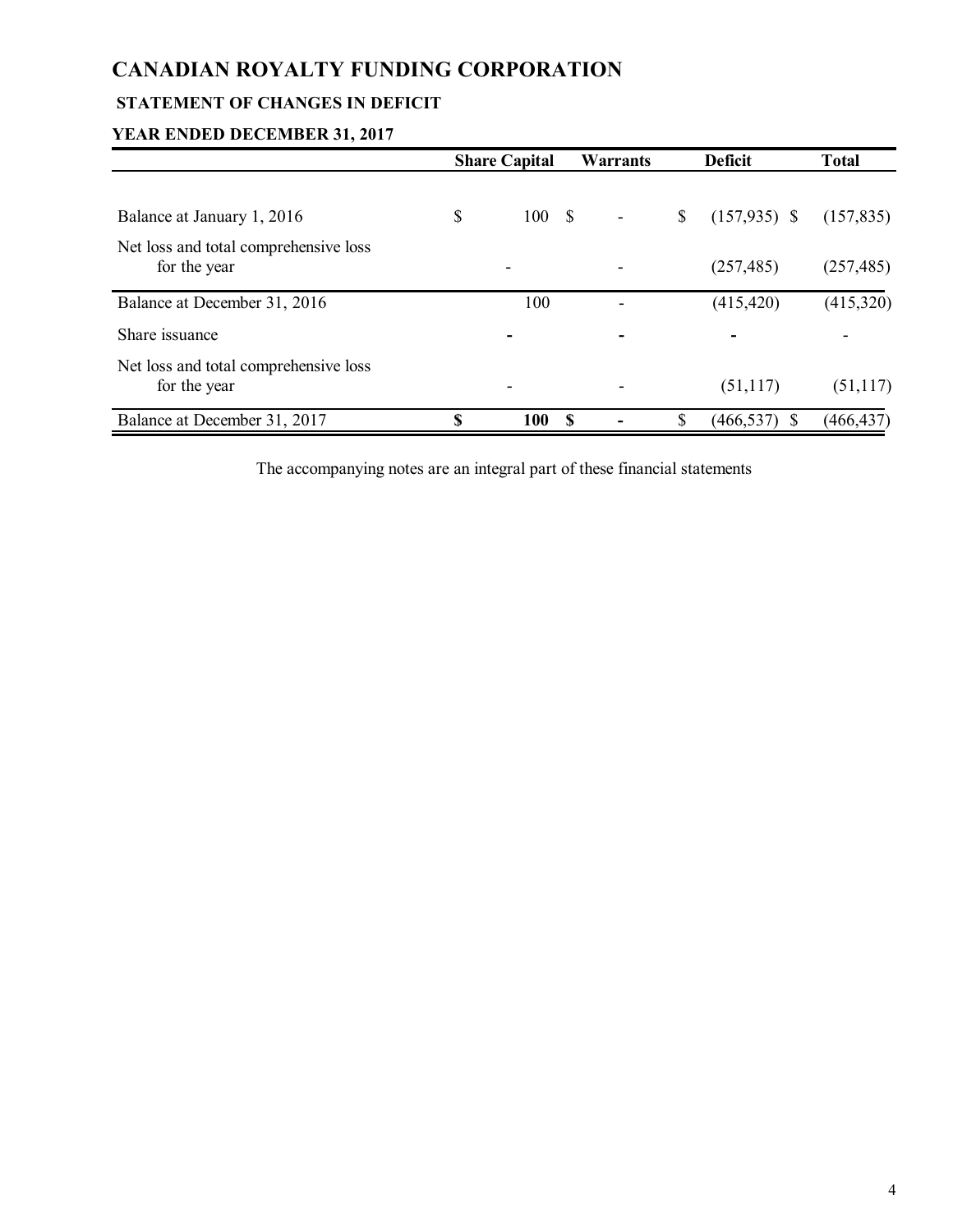### **STATEMENT OF CASH FLOWS**

### **YEAR ENDED DECEMBER 31, 2017**

|                                                                                                                                                                                                                     | 2017                         | 2016                                                |
|---------------------------------------------------------------------------------------------------------------------------------------------------------------------------------------------------------------------|------------------------------|-----------------------------------------------------|
|                                                                                                                                                                                                                     |                              |                                                     |
| Operating activities<br>Net loss and total comprehensive loss for the year                                                                                                                                          | \$<br>$(51, 117)$ \$         | (257, 485)                                          |
| Items not affecting cash<br>Accretion expense<br>Realized and unrealized gain on equity securities                                                                                                                  | 54,580<br>(49)               | 184,804<br>(15, 487)                                |
| Fair value adjustments to Funding Agreement                                                                                                                                                                         | 151,738                      | 180,393                                             |
|                                                                                                                                                                                                                     | 155,152                      | 92,225                                              |
| Net change in non-cash working capital items<br>Amounts receivables<br>Net HST Recoverable<br>Accounts payable and accrued liabilities<br>Cost to purchase funding agreement<br>Proceeds on disposal of investments | (39, 422)<br>15,740<br>1,049 | 19,427<br>20,563<br>(35, 405)<br>(7,576)<br>181,663 |
| Cash used in operating activities                                                                                                                                                                                   | (22, 633)                    | 178,672                                             |
| Financing activity<br>Repurchases of debentures                                                                                                                                                                     | (488,000)                    | (1,800,000)                                         |
| Net change in cash during the year                                                                                                                                                                                  | (355, 481)                   | (1,529,103)                                         |
| Cash and cash equivalents - beginning of year                                                                                                                                                                       | 398,573                      | 1,927,676                                           |
| Cash and cash equivalents - end of year                                                                                                                                                                             | \$<br>43,092                 | $\mathbb{S}$<br>398,573                             |

The accompanying notes are an integral part of these financial statements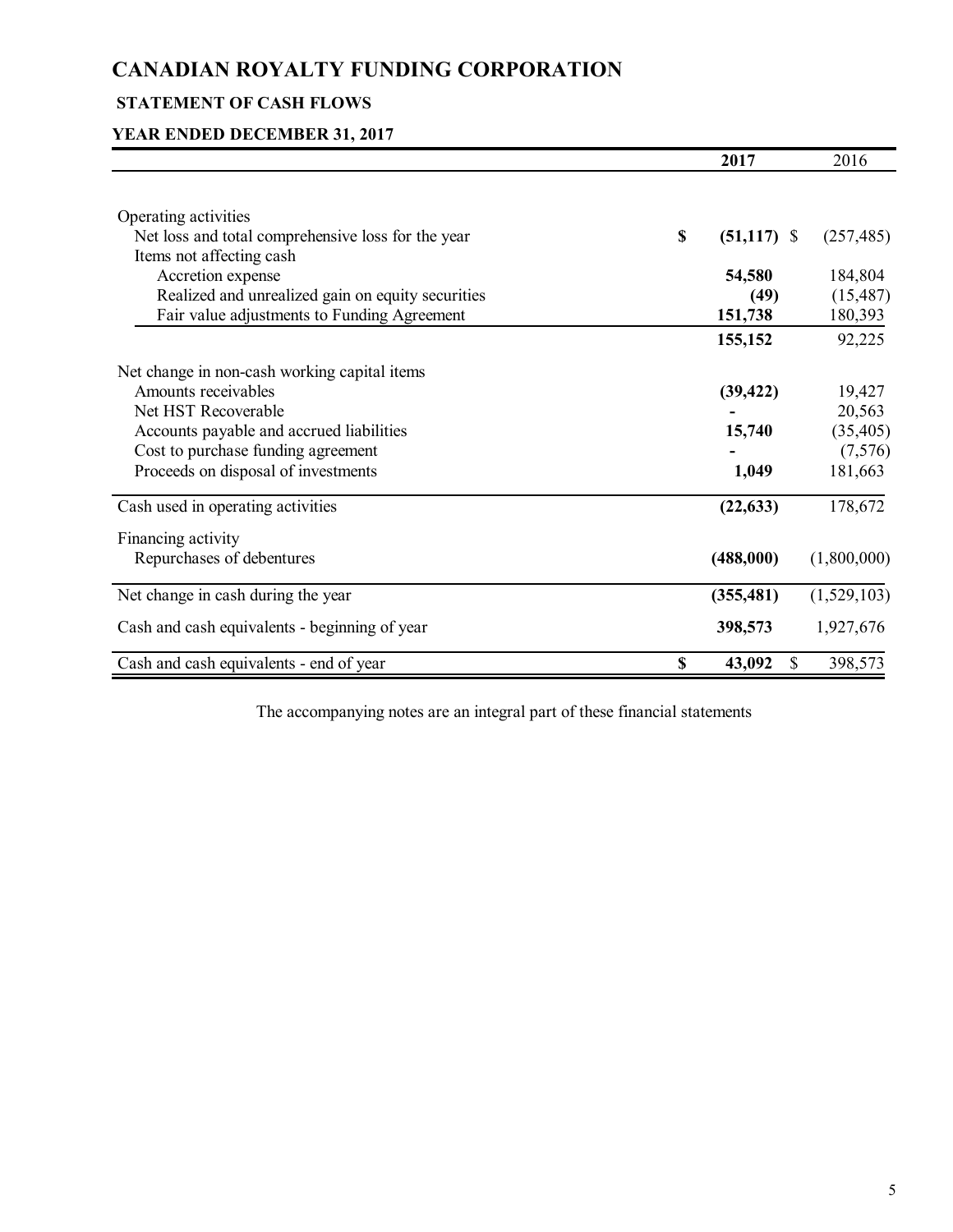#### **NOTES TO THE FINANCIAL STATEMENTS**

#### **YEAR ENDED DECEMBER 31, 2017**

The Canadian Royalty Funding Corporation ("the Company" or "CRFC") was incorporated on April 8, 2015, under the Business Corporations Act (Ontario), and is a wholly-owned subsidiary of Caldwell Financial Ltd. ("CFL"). The Company's head office is located at 1710-150 King Street West, Toronto, Ontario, Canada.

The Company was established to invest in a diversified portfolio of revenue streams with the objective of providing a combination of high dividends and capital appreciation potential. The primary business of the Company is to finance the expenditures associated with the distribution of securities of investment funds ("Fund Offering Expenses") in exchange for fees from such investment funds.

These financial statements were approved by the Board of Directors of the Company on May 16, 2018.

#### *1. SUMMARY OF SIGNIFICANT ACCOUNTING POLICIES*

These financial statements have been prepared in accordance with International Financial Reporting Standards ("IFRS") adopted by the International Accounting Standards Board ("IASB"), and interpretations issued by the International Financial Reporting Interpretations Committee of the IASB. These standards are in accordance with Canadian generally accepted accounting principles ("GAAP") applicable to publicly accountable enterprises and include the following significant policies:

#### *Foreign Currency Translation*

Assets and liabilities denominated in foreign currencies are converted at the exchange rate at the year end date. Transactions in foreign currencies are recorded at the exchange rates prevailing at the dates of respective transactions.

Realized and unrealized foreign exchange gains and losses are presented in the Statement of Operations.

#### *Financial Instruments*

The Company initially measures its financial assets and liabilities at fair value. Upon initial recognition attributable transaction costs, except for those related to the issuance of debentures, are recognized in the statement of operations as incurred. Transaction costs related to the issuance of the debentures are included in the debenture balance.

The Company subsequently measures all its financial assets and liabilities at amortized cost except for investments at fair value.

Financial assets and liabilities measured at amortized cost include cash and cash equivalents, amounts receivable, accounts payable and accrued liabilities and debentures.

Financial assets and liabilities are offset and the net amount presented in the Statement of Financial Position when, and only when, the Company has a legal right to offset the amounts and intends either to settle on a net basis or to realize the asset and settle the liability simultaneously.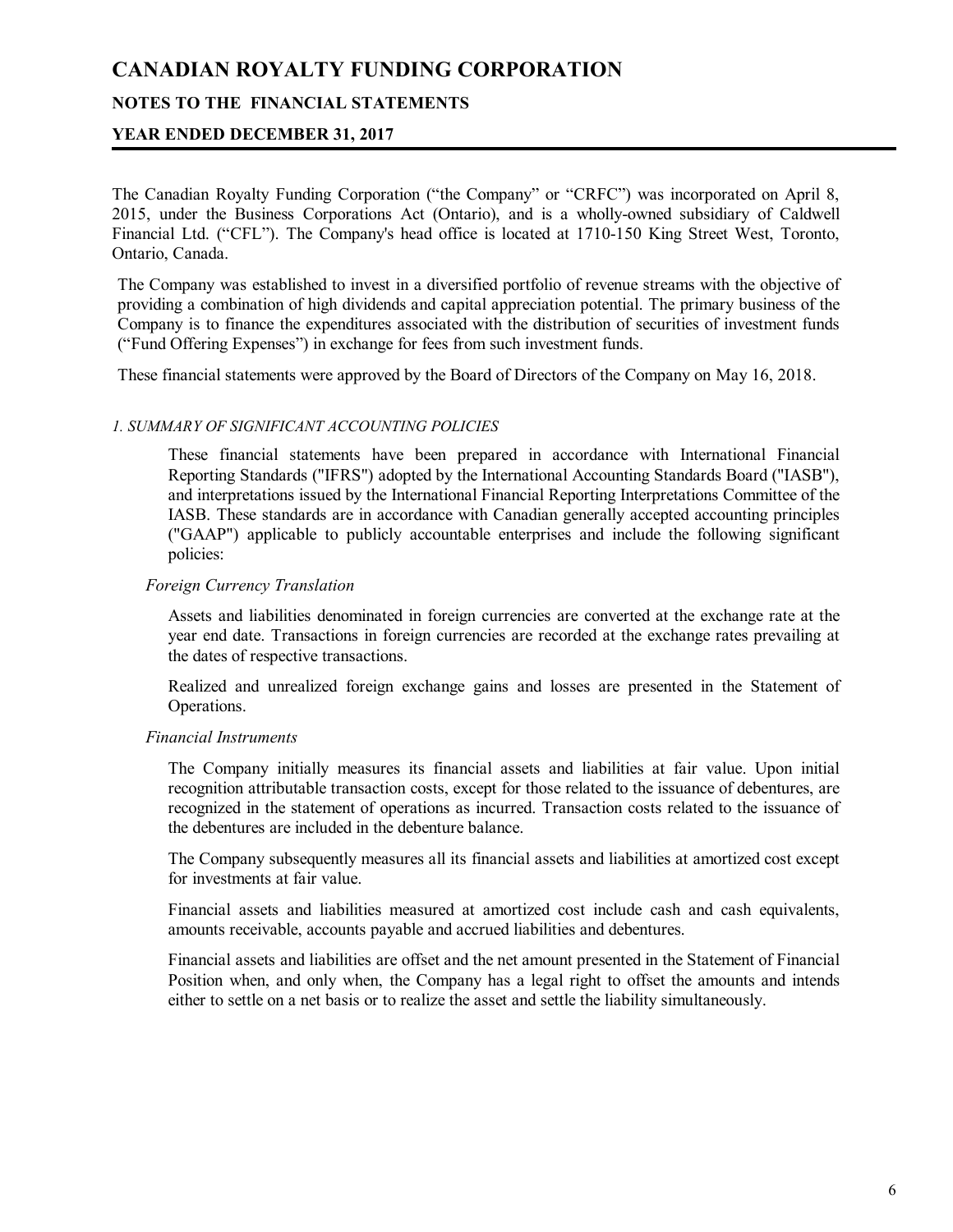#### **NOTES TO THE FINANCIAL STATEMENTS**

#### **YEAR ENDED DECEMBER 31, 2017**

#### *1. SUMMARY OF SIGNIFICANT ACCOUNTING POLICIES (continued)*

#### *Cash Equivalents*

Cash and cash equivalents consist of cash on deposit, cash in a high interest savings account and an investment savings account that holds a short term fixed income investment which matures within 90 days of acquisition.

#### *Investments at fair value*

Investments at fair value consist of equity securities and Funding Agreement.

Equity securities are recorded at fair values as at the close of business at the year end date. Fair value is based on quoted market prices for exchange-traded equity securities. The valuation of securities is affected by, among other factors, the liquidity of the security, the size of the bid and ask spread and the relative breadth of market and current yield price adjustments.

The Funding Agreement with an exchange traded "close-end" investment fund, for which reliable quotations are not readily available, is recorded at fair value as at the year end date based on management's best estimates. The primary valuation technique used by management is the discounted cash flow method. The key perimeters used in calculation consist of discount rate, redemption rate and the life of the underlying fund.

Changes in fair value are recognized in the statement of operations in the year in which the changes occur.

#### *Debentures*

Debentures are initially recorded at fair value, which is the principal amount net of the transactions costs related to the issuance of the debentures, and subsequently measured at amortized cost using the effective interest rate method.

#### *Current and Deferred Income Taxes*

Current income tax asset or liability for the current and prior years is measured at the amount expected to be recovered from or paid to the taxation authorities. The tax rates and tax laws used to compute the amount are those that are enacted or substantively enacted by the year end date.

Deferred income tax asset or liability is recognized on temporary differences between the tax basis of an asset or liability and its carrying amount on the statement of financial position. Deferred income tax asset or liability is measured using the income tax rates and laws that have been enacted or substantively enacted at the year end date, and which are expected to apply when the related deferred income tax asset is realized or the deferred income tax liability is settled. A deferred income tax asset is recognized for all deductible temporary differences, carry forward of unused tax credits and unused tax losses, to the extent that it is probable that taxable profit will be available against which the deductible temporary differences, and the carry forward of unused tax credits and unused tax losses can be utilized.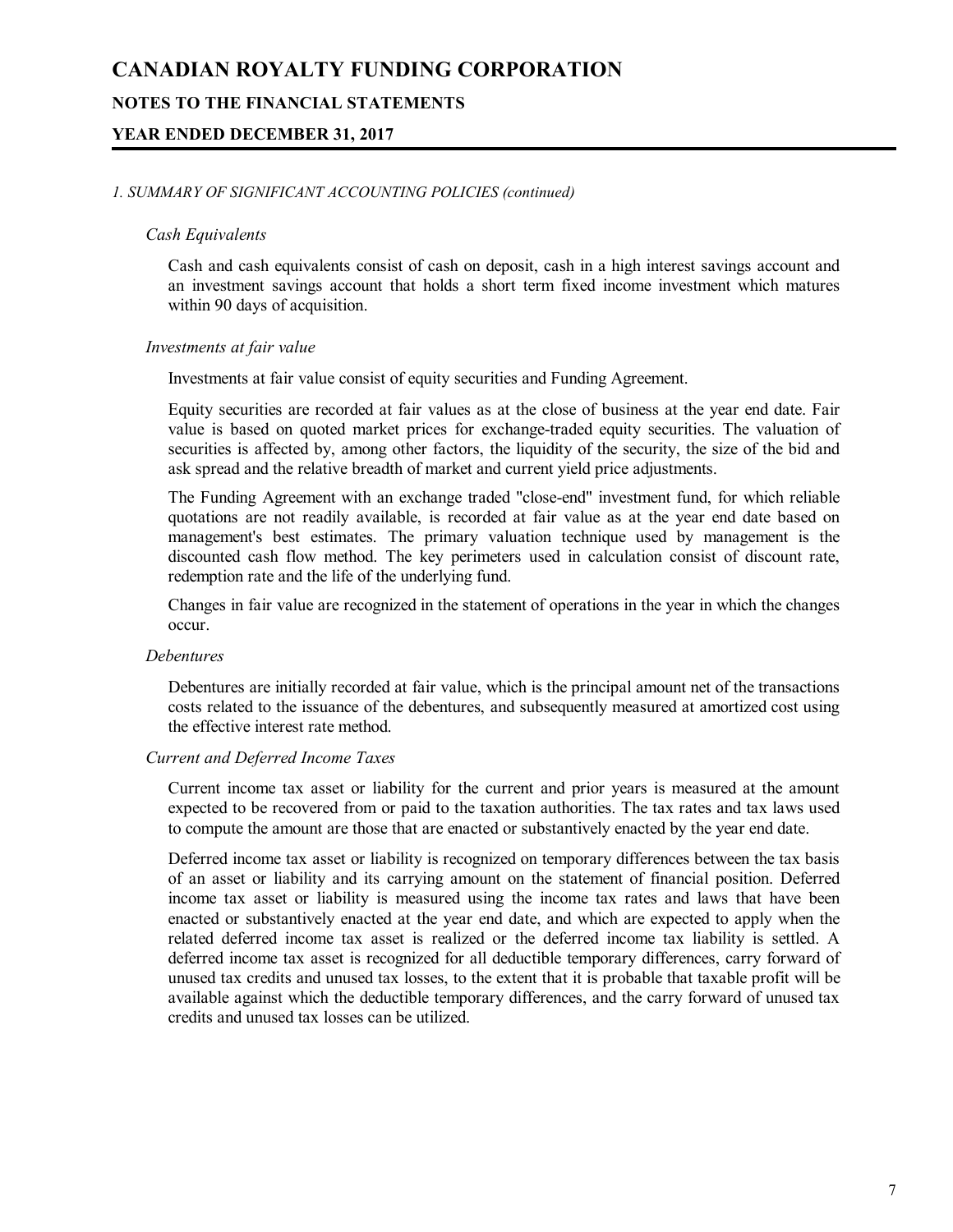#### **NOTES TO THE FINANCIAL STATEMENTS**

#### **YEAR ENDED DECEMBER 31, 2017**

#### *1. SUMMARY OF SIGNIFICANT ACCOUNTING POLICIES (continued)*

#### *Revenue Recognition*

Distribution income and redemption fees arising from the Funding Agreement are recorded when the amount can be measured reliably and collection is reasonably assured under the terms of the funding agreement. See *note 2* for details of the terms of the agreement.

Interest is recorded as earned.

Dividends are recorded when the dividends are declared and receivable.

Gains and losses on investments at fair value include realized gains and losses on securities sold during the year and unrealized changes in fair value of investments held at the end of the year.

#### *Use of Estimates and Judgments*

The preparation of these financial statements in conformity with International Financial Reporting Standards requires management to make judgments, estimates and assumptions that affect the application of accounting policies and the reported amounts of assets, liabilities, revenues and expenses. Actual results may differ from these estimates.

Estimates and underlying assumptions are reviewed on an ongoing basis. Revisions to accounting estimates are recognized in the period in which the estimates are revised and in any future periods affected.

Areas subject to assumptions and estimation uncertainties that have a significant risk of resulting in a material adjustment in future periods include valuation of Funding Agreement and deferred income tax assets and liabilities.

#### *2. INVESTMENTS AT FAIR VALUE*

The Company uses the following hierarchy for determining and disclosing the fair value of financial instruments by valuation technique:

Level 1: quoted (unadjusted) prices in active markets for identical assets or liabilities;

Level 2: valuation techniques for which all inputs which have a significant effect on the recorded fair value are observable, either directly or indirectly; and

Level 3: valuation techniques which use inputs which have a significant effect on the recorded fair value that are not based on observable market data.

| 2017                                                               | <b>Units</b>                    |   | Level 1                  |   | Level 2 |   | Level 3   |    | <b>Total</b>       |
|--------------------------------------------------------------------|---------------------------------|---|--------------------------|---|---------|---|-----------|----|--------------------|
| <b>Funding Agreement</b>                                           |                                 | S | $\overline{\phantom{a}}$ | S |         | S | 3,247,743 | S. | 3,247,743          |
| 2016                                                               | Units                           |   | Level 1                  |   | Level 2 |   | Level 3   |    | Total              |
| Caldwell US Dividend<br>Advantage Fund<br><b>Funding Agreement</b> | 100<br>$\overline{\phantom{0}}$ | S | 1,000                    | S |         | S | 3,399,481 | S  | 1,000<br>3,399,481 |
|                                                                    |                                 | S |                          | S |         | S |           | \$ |                    |

Details of investments at fair value are as follows: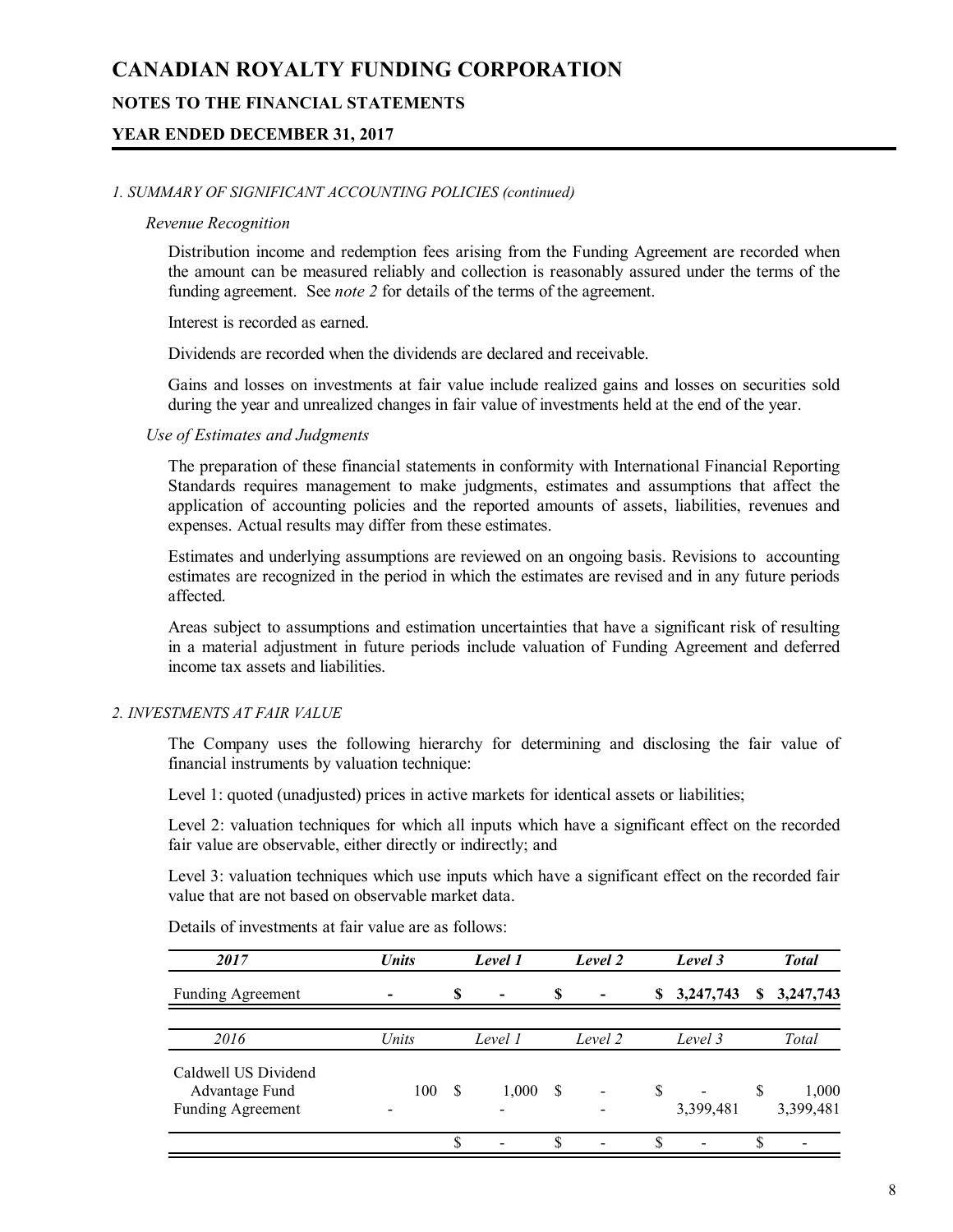#### **NOTES TO THE FINANCIAL STATEMENTS**

### **YEAR ENDED DECEMBER 31, 2017**

#### *2. INVESTMENTS AT FAIR VALUE (continued)*

#### *Investment in Funding Agreement*

The Company has entered into a funding agreement with an investment fund. Under the funding agreement, the Company facilitated the establishment of an exchange traded "close-end" investment fund by financing the expenditures associated with the distribution of securities of the fund. In return, the Company is entitled to receive distribution income calculated at an annual rate of 1.23% of the net asset value of the underlying fund over the life of the fund. The Company is also entitled to receive all the redemption fees collected by the fund until its cost of the investment in the funding agreement ( the "Funding Agreement") is fully recovered.

As at the year end, the fair value of the Funding Agreement is estimated at \$3,248,000 (\$3,399,000 - 2016) using the discounted cash flow method.

Details of the inputs used in valuation technique and a quantitative sensitivity analysis are as below:

| <b>Significant Inputs</b>        | <b>Rates of Input</b> | <b>Sensitivity Used</b>    | <b>Effect on Fair Value</b> |
|----------------------------------|-----------------------|----------------------------|-----------------------------|
| 2017                             |                       |                            |                             |
| Discount rate<br>Redemption rate | 9%<br>$7\% - 17\%$    | 1% increase<br>1% increase | \$(114,498)<br>(100, 384)   |
| Life of Fund                     | 20 years              | 2 years deduction          | (46,968)                    |
|                                  |                       |                            |                             |
| 2016                             |                       |                            |                             |
| Discount rate                    | 10%                   | 1% increase                | \$(129,793)                 |
| Redemption rate                  | $7\% - 17\%$          | 1% increase                | (91,608)                    |
| Life of Fund                     | 20 years              | 2 years deduction          | (38,001)                    |

#### *3. DEBENTURES*

In order to finance the establishment of an investment fund, details disclosed in note 2, the Company raised funds by way of issuance of debentures.

On April 13, 2015 the Company offered for issuance up to 16,000 subscription receipts for \$1,000 each under an offering memorandum. Each subscription receipt represented the right to receive:

- (i) \$1,000 principal amount of convertible unsecured senior redeemable debentures; and
- (ii) 250 warrants at no additional cost.

The debentures bear interest at an annual rate of 10%, payable quarterly in arrears in equal installments and have a maturity date of June 30, 2035. Each debenture is convertible to common shares of the Company at the option of the holder at a conversion price of \$0.80 per common share at any time.

Each warrant entitles the holder to purchase one common share of the Company for \$0.25 per share at any time before they expire. Each warrant will expire the earlier of:

(i) 18 months from the Company's common share listing date; and

(ii) June 30, 2020 whether or not the common shares are listed on a stock exchange.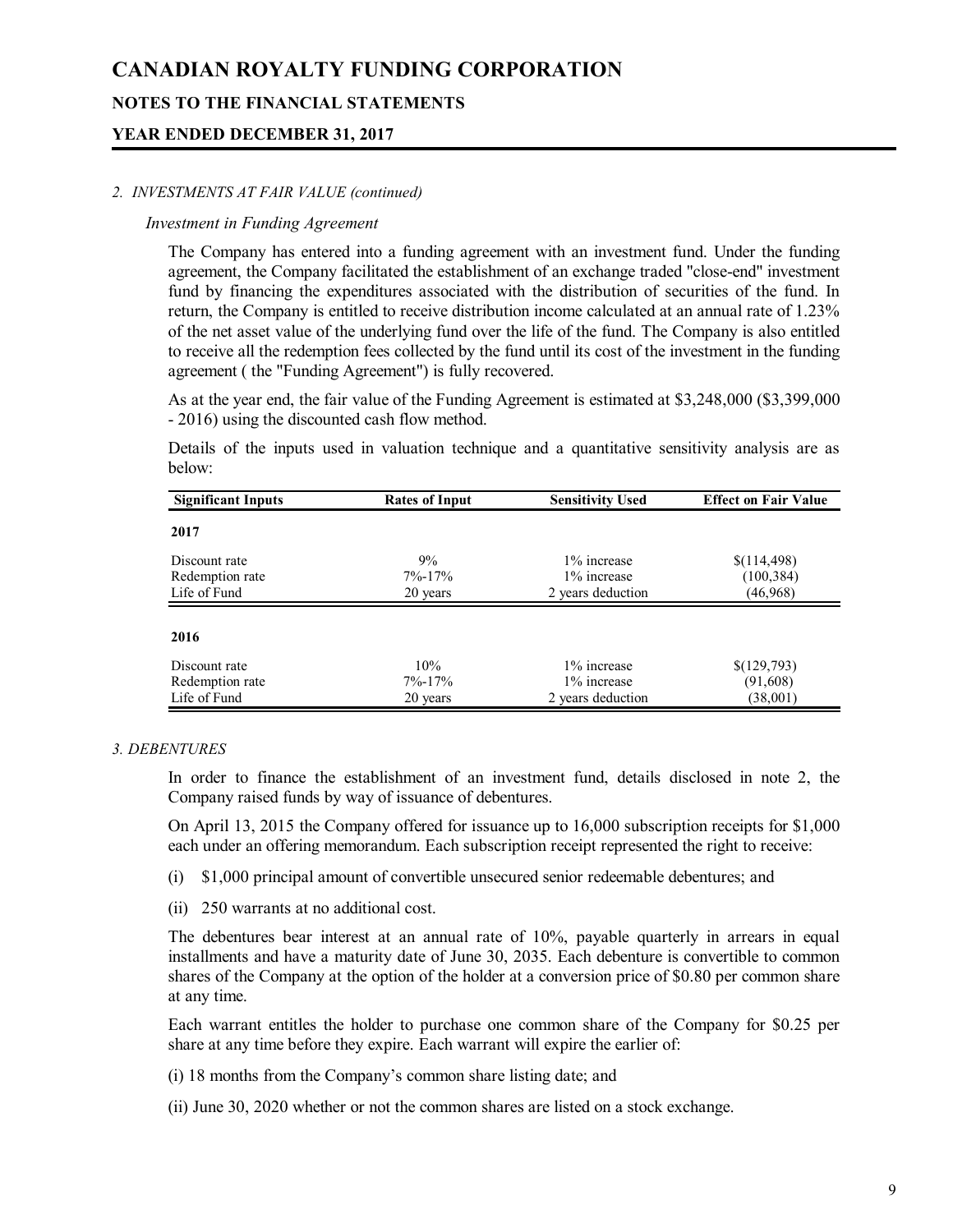#### **NOTES TO THE FINANCIAL STATEMENTS**

#### **YEAR ENDED DECEMBER 31, 2017**

#### 3. *DEBENTURES (continued)*

On May 28, 2015 the offering closed and, 6,542 receipts were purchased by the investors and converted to convertible debentures and warrants for gross proceeds of \$6,542,000. Included in the debenture balance were transactions costs of \$640,544.

In addition, 402,625 warrants were issued to the brokers and 10,000,000 warrants were issued to the parent company, Caldwell Financial Ltd, with identical features as noted in the warrant terms above for \$nil per unit.

The fair value of the warrants was determined to be \$NIL on issuance.

On February 26, 2016, the Company repurchased from the registered debenture holders \$1,800,000 par value of outstanding debentures for the price of \$1,015.62 per \$1,000 debenture representing par value plus accrued interest to date of settlement. All repurchased debentures were cancelled and will not be reissued.

On February 17, 2017, the Company repurchased from the registered debenture holders \$488,000 par value of outstanding debentures for the price of \$1,013.15 per \$1,000 debenture representing par value plus accrued interest to date of settlement. All repurchased debentures were cancelled and will not be reissued.

During the year, the Company incurred interest expenses of \$432,000 (\$503,000 - 2016). In addition the Company recorded debenture accretion expense of \$55,000 (\$185,000 - 2016), which is included in the statement of operations.

As at December 31, 2017, on a non-discounted cash basis, the Company has annual interest payable of \$425,000 (\$474,000 - 2016) over the term of the debentures, due quarterly, and principal repayable of \$4,254,000 (\$4,742,000 - 2016), due on maturity, June 30, 2035.

#### *4. INCOME TAX*

A reconciliation of the income tax expense (recovery) and the accounting loss multiplied by the Company's statutory tax rate is as follows:

|                                                                                                                                                                   |   | 2017               |   | 2016                          |
|-------------------------------------------------------------------------------------------------------------------------------------------------------------------|---|--------------------|---|-------------------------------|
| Accounting loss before tax                                                                                                                                        | S | (51,117)           | D | (257, 485)                    |
| Income tax expense (recovery) at the Company's income tax rate of 26.5%<br>$(2016 - 26.5\%)$<br>Non-taxable dividends<br>Deferred income tax asset not recognized |   | (14,000)<br>14,000 |   | (68,000)<br>(2,000)<br>70,000 |
| Income tax expense (recovery) reported in the statement of operations                                                                                             | S |                    |   |                               |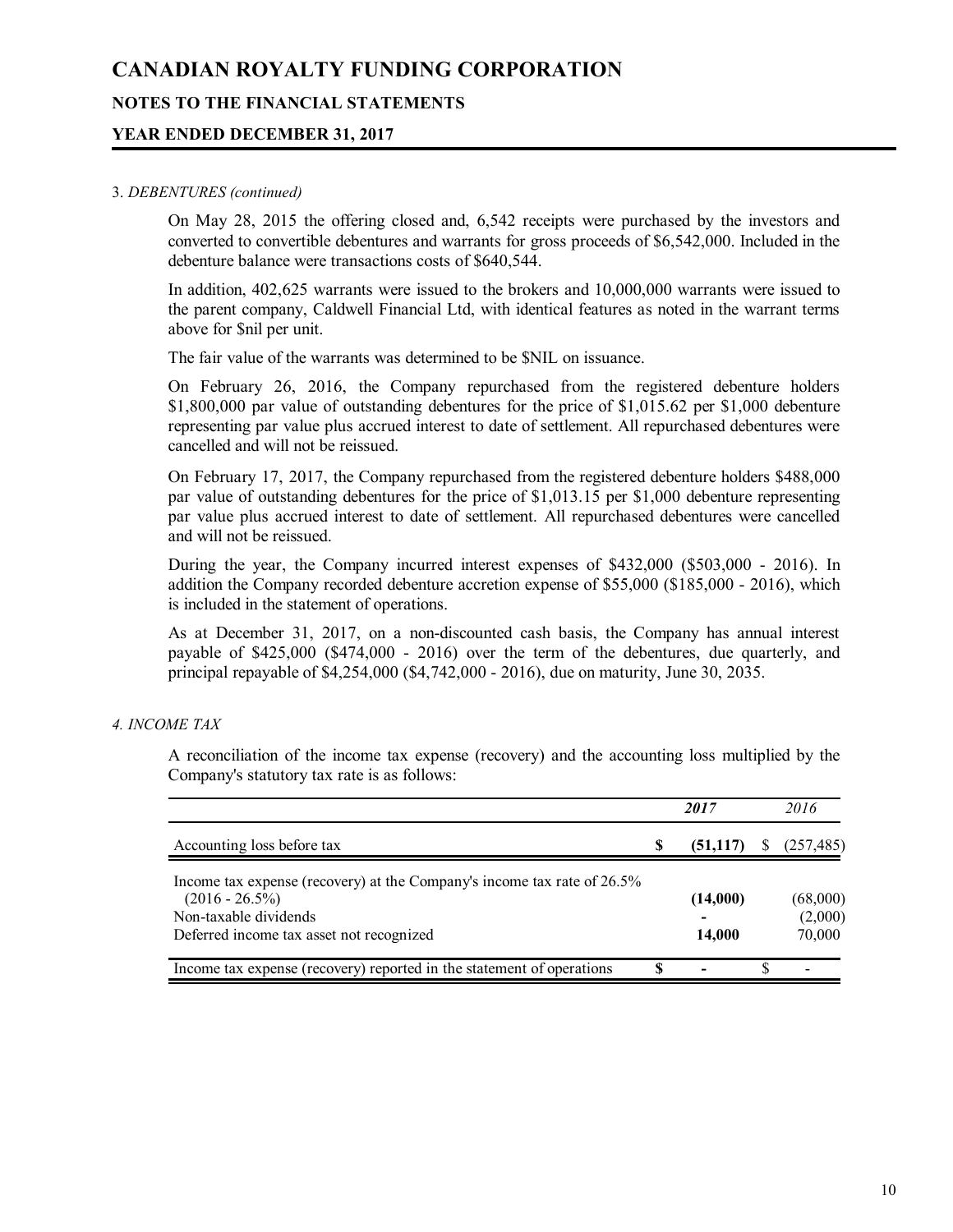#### **NOTES TO THE FINANCIAL STATEMENTS**

#### **YEAR ENDED DECEMBER 31, 2017**

#### *4. INCOME TAX (continued)*

The Company has incurred losses and other timing differences deductible for tax purposes, as follows:

| Losses expiring in 2035<br>Losses expiring in 2036<br>Losses expiring in 2037 | 349,000<br>212,000<br>145,000 |
|-------------------------------------------------------------------------------|-------------------------------|
|                                                                               | 706,000                       |

The potential deferred income tax benefit that might arise from the utilization of these deductions has not been recorded in the accounts.

#### *5. SHARE CAPITAL*

Authorized and issued share capital are as follows:

|                                                           |   | 2017 |     | 2016 |
|-----------------------------------------------------------|---|------|-----|------|
| Authorized:<br>Unlimited number of common shares          |   |      |     |      |
| Issued:<br>40,000,000 common shares $(40,000,000 - 2016)$ | S | 100  | \$. | 100  |

As at December 31, 2017, the total number of warrants issued was 12,038,125 at \$Nil (12,038,125 at \$Nil - 2016). Refer to note 3 for the terms of warrants.

#### *6. RELATED PARTY TRANSACTIONS*

#### *(a) Influence of A Director Over the Business Operation*

A director of the Company, jointly with his close family members, directly owns 66% of the common shares of the parent and therefore has control over the Company. The director also holds a key management position within the Company, its parent and other related companies and exerts significant influence over the financial and operating policies of these entities.

#### *(b) Director's Transactions*

A director of the Company, jointly with his close family members, subscribed for debentures issued by the Company. As at December 31, 2017, the director and his close family hold debentures having a face value of \$184,000 (184,000 - 2016) and these debentures earned interest of \$18,000  $($22,000 - 2016).$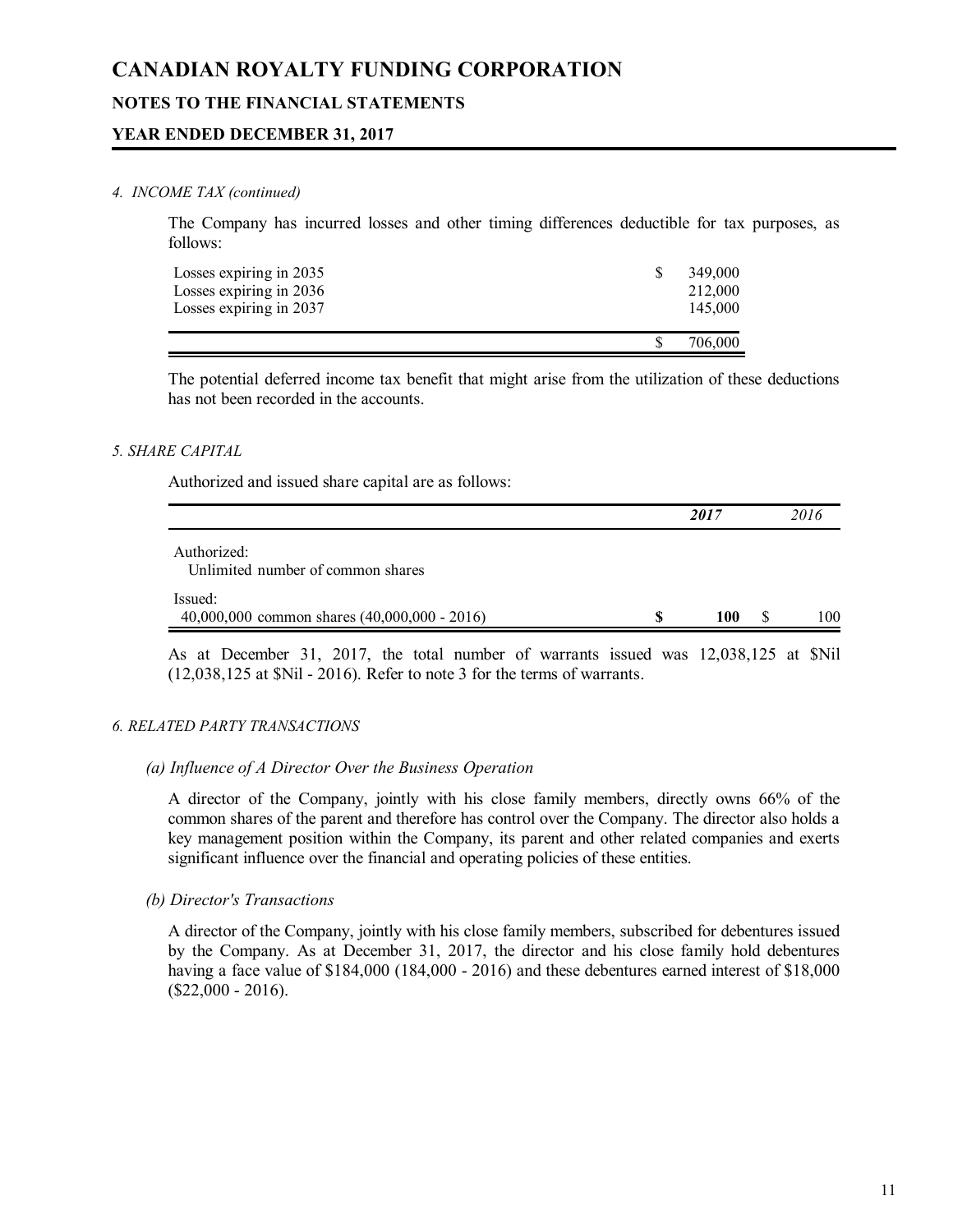#### **NOTES TO THE FINANCIAL STATEMENTS**

#### **YEAR ENDED DECEMBER 31, 2017**

#### *6. RELATED PARTY TRANSACTIONS (continued)*

#### *(c) Other Related Party Transactions*

The Company is related to its parent company, Caldwell Financial Ltd. ("CFL") due to direct control by CFL. The Company is related to Caldwell Investment Management Ltd ("CIM") and Caldwell Securities Ltd. ("CSL") since all of these entities are under common control by CFL. The Company is related to Caldwell Investment Trust I ("CIT I"), of which CFL is the sole beneficiary.

The Company has invested in a Funding Agreement with Caldwell US Dividend Advantage Fund (the "Fund") and pursuant to the Funding Agreement (see note 2), receives distribution and redemption fees from the Fund through the fund manager, CIM.

The Company utilizes the brokerage services of CSL and pays commissions to CSL for portfolio transactions.

The Company raised funds through issuance of debentures to CIT I and pays interest to CIT I.

Details of the related party transactions during the year and the balances held at the year end are as follows:

|                                                                   | 2017          |     | 2016      |
|-------------------------------------------------------------------|---------------|-----|-----------|
| <b>Included in the Statement of Financial Position:</b>           |               |     |           |
| Assets                                                            |               |     |           |
| CSL trading account balance included in cash and cash equivalents | \$<br>1,069   | \$. | 193,384   |
| Amounts receivable                                                | 112,909       |     | 73,487    |
| Fund units included in investments at fair value                  |               |     | 1,000     |
| Funding Agreement included in investments at fair value           | 3,247,743     |     | 3,399,481 |
|                                                                   | 3,361,721     |     | 3,667,352 |
| Liabilities                                                       |               |     |           |
| Debentures at face value                                          | 549,000       |     | 444,000   |
|                                                                   | 549,000       |     | 444,000   |
| <b>Included in the Statement of Operations:</b><br>Revenues       |               |     |           |
| Distribution income                                               | \$<br>667,385 | \$  | 595,587   |
| Redemption fees                                                   |               |     | 132,836   |
| Dividends                                                         | 25<br>49      |     | 11,711    |
| Realized and unrealized gain on Fund units                        |               |     | 15,487    |
| Total revenues                                                    | 667,459       |     | 755,621   |
| Expenses                                                          |               |     |           |
| Interest on debentures                                            | 52,250        |     | 53,116    |
| Commissions                                                       |               |     | 1,250     |
| Fair value adjustments to Funding Agreement                       | 151,738       |     | 180,393   |
| Total expenses                                                    | \$<br>203,988 | \$  | 234,759   |

The Company shares the office premise leased by CIM and also utilizes the management services of CIM at no charges.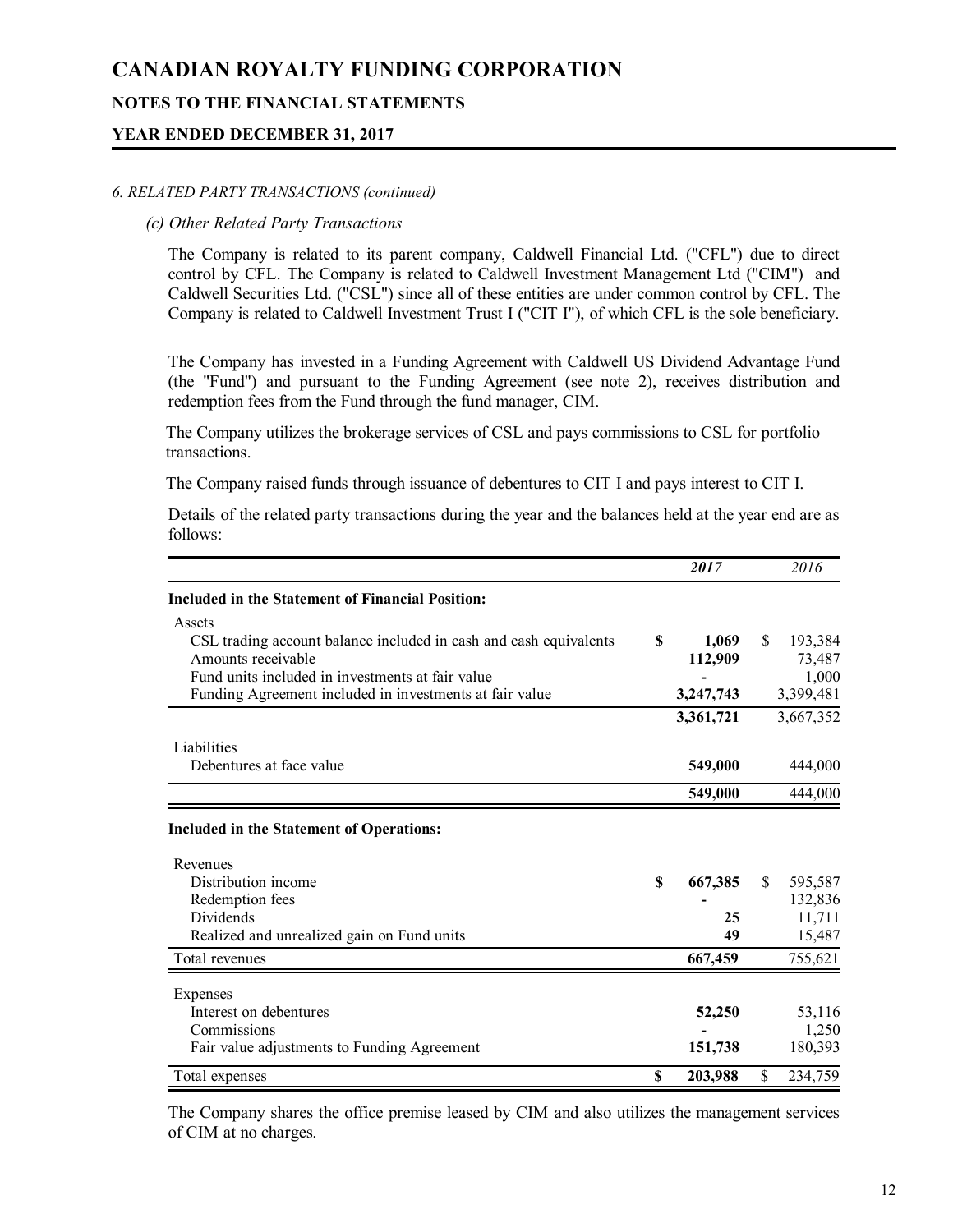#### **NOTES TO THE FINANCIAL STATEMENTS**

#### **YEAR ENDED DECEMBER 31, 2017**

#### *7. FINANCIAL INSTRUMENTS AND RISK EXPOSURE*

|                                                                                             | 2017                                 | 2016                                  |
|---------------------------------------------------------------------------------------------|--------------------------------------|---------------------------------------|
| Financial assets include the following:                                                     |                                      |                                       |
| Cash and cash equivalents<br>Amounts receivable<br>Investments at fair value                | \$<br>43,092<br>112,909<br>3,247,743 | \$.<br>398,573<br>73,487<br>3,400,481 |
|                                                                                             | 3,403,744                            | 3,872,541                             |
| Financial liabilities include the following:                                                |                                      |                                       |
| Accounts payable and accrued liabilities<br>Debentures excluding unamortized accretion cost | 22,600<br>4,254,000                  | 6,861<br>4,742,000                    |
|                                                                                             | \$<br>4,276,600                      | \$4,748,861                           |

The Company's financial instruments consist of the foregoing assets and liabilities. It is management's opinion that the Company is not exposed to significant interest risk arising from these financial instruments.

(a) Credit Risk

Credit risk is the risk of financial loss to the Company if a counterparty fails to meet its obligations to the Company. Financial instruments that potentially subject the Company to credit risk consist of cash and cash equivalents, amounts receivable and investments at fair value.

Credit risk from investing activities other than investments in Funding Agreement is minimized by limiting investments to liquid securities and maintaining cash accounts in reputable financial institutions with high quality credit ratings. Risk associated with the investments in Funding Agreement is mitigated by closely monitoring the fund performance and the market trends by the Fund manager. Valuation of the investments is performed periodically and its fair value is adjusted accordingly.

The Company is not exposed to credit risk with respect to the amounts receivable as the amounts were subsequently collected by the Company.

At the reporting date the amount of \$3,403,744 is the maximum exposure the Company has in respect to credit risk.

(b) Liquidity Risk

Liquidity risk is the risk that the Company will not be able to meet its financial obligations as they fall due. Financial instruments that potentially subject the Company to liquidity risk consist of accounts payable and accrued liabilities and debentures. The debentures bear an interest rate of 10% and payable annually with the principal repayable at maturity, which is June 30, 2035. Management continuously monitors actual and projected cash flows to ensure the Company will always have sufficient liquidity to meet its liabilities when due.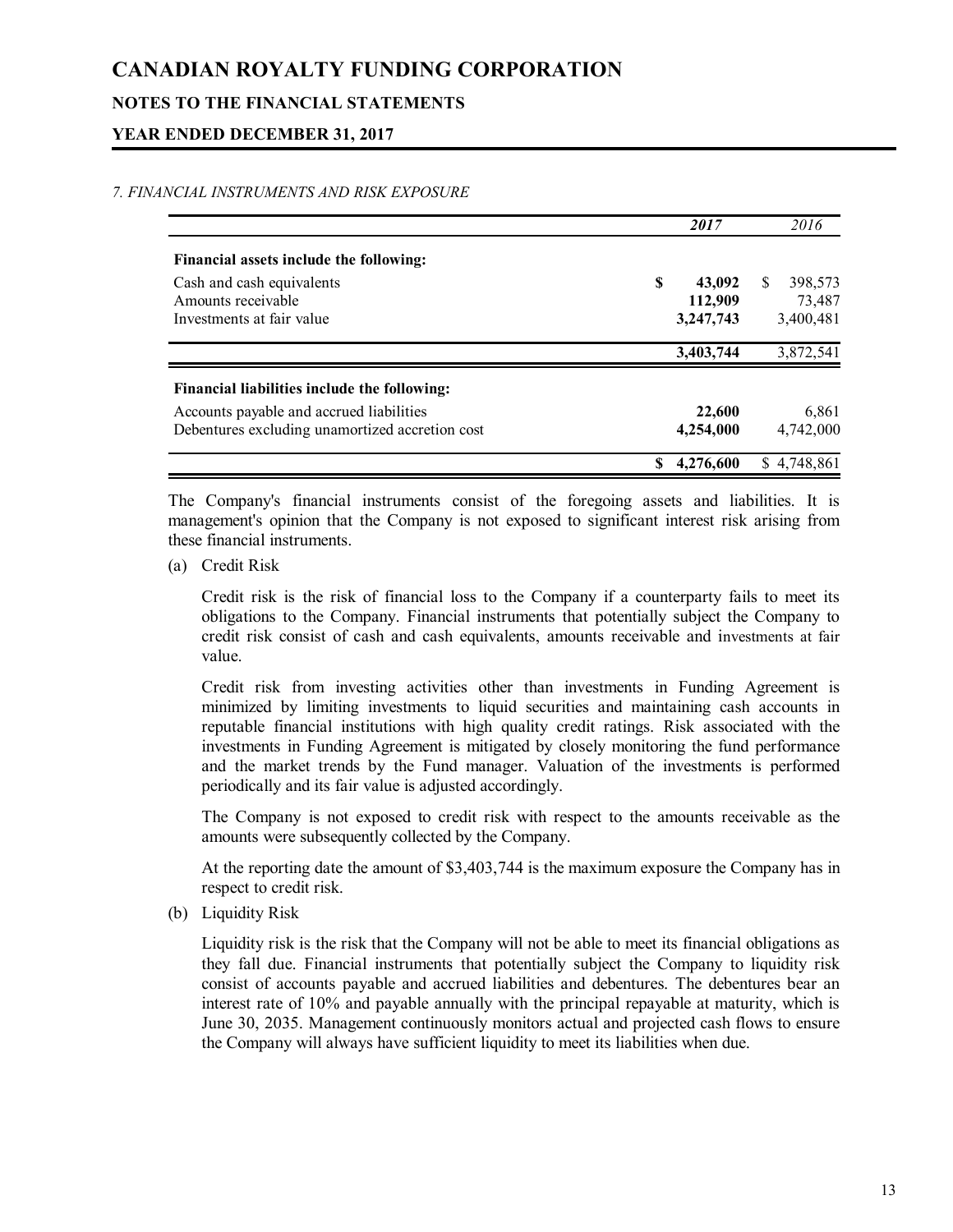#### **NOTES TO THE FINANCIAL STATEMENTS**

#### **YEAR ENDED DECEMBER 31, 2017**

#### *7. FINANCIAL INSTRUMENTS AND RISK EXPOSURE (continued)*

(c) Market Risk

Market risk is the risk that the fair value or future cash flows of a financial instrument will fluctuate because of changes in market prices. Market risk comprises three types of risk: currency risk, interest rate risk and other price risk.

#### *Currency risk*

Currency risk is the risk that changes in foreign exchange rates will cause fluctuations to the fair values and cash flows of the Company's financial instrument holdings.

The Company is indirectly exposed to currency risk with respect to its Funding Agreement as the fair value of the Funding Agreement is largely determined by the net asset value of of the Caldwell US Dividend Advantage Fund. The fair value of the Funding Agreement will increase or decrease as with the changes in foreign exchange rates associated with the foreign currency denominated portfolio held by the underlying Fund.

#### *Interest rate risk*

Interest rate risk is the risk that changes in market interest rates will cause fluctuations to the fair values and cash flows of the Company's investments in interest bearing financial **instruments** 

The Company is not exposed to significant interest rate risk as its investments in interest bearing instruments are insignificant.

#### *Market price risk*

Market price risk is the potential loss the Company may incur as a result of changes in the fair value of securities held on hand.

The Company is not directly exposed to market price risk as the Company disposed of all the publicly traded equity securities during the year. The Company is indirectly exposed to market price risk with respect to its Funding Agreement. The fair value of the Funding Agreement will increase or decrease as with the changes in market prices of the portfolio held by the underlying Fund.